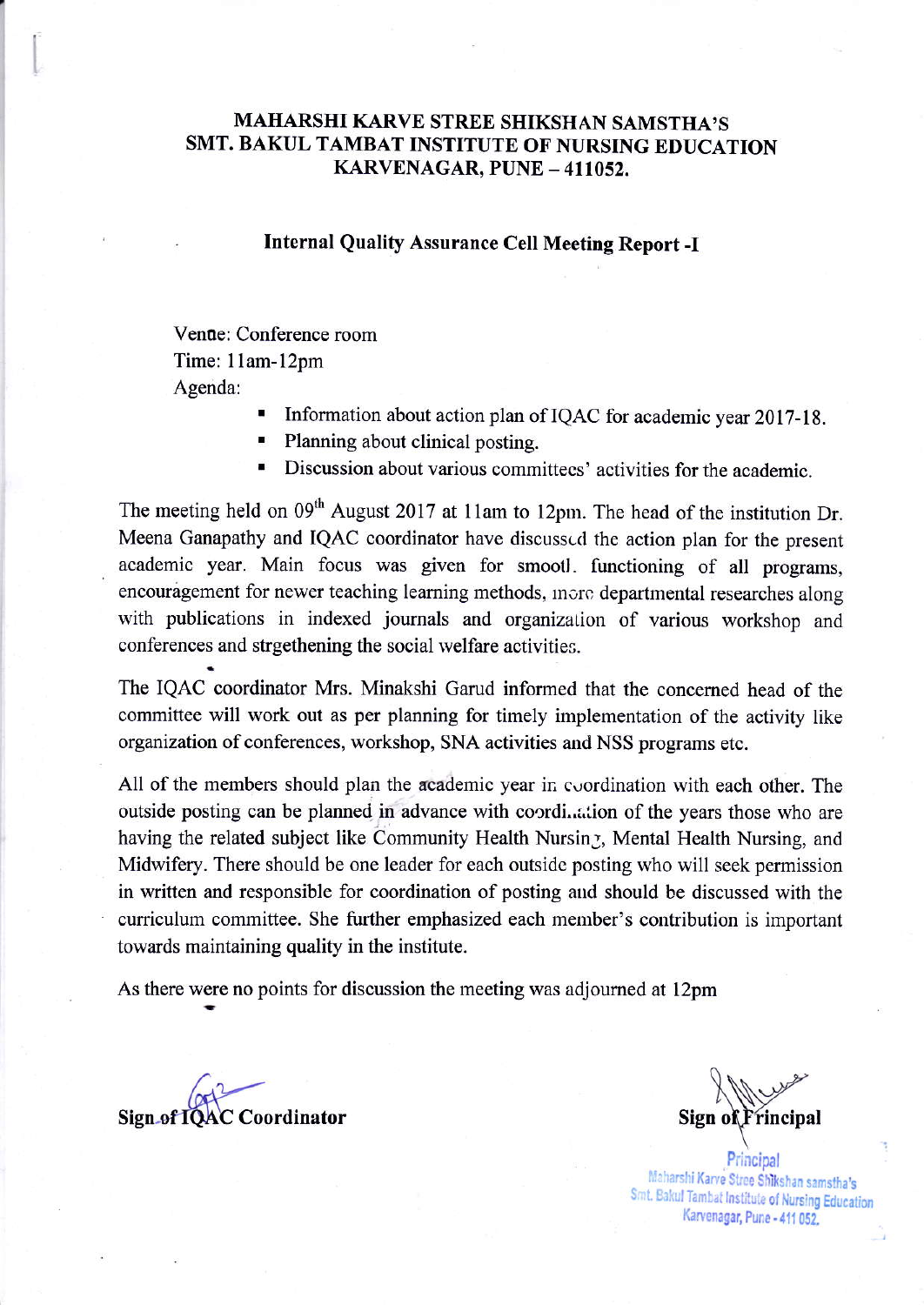# MAHARSHI KARVE STREE SIIIKSHAN SAMSTIIA'S SMT. BAKUL TAMBAT INSTITUTE OF NURSING EDUCATION KARVENAGAR, PUNE - 411052.

### Internal Quality Assessment Cell Meeting Report-Il

Venue: Conference room Time: 2pm-3pm Agenda:

I

Encouragement for research activities.

- Information about Avishkar competition of MUHS.
- Planning for workshop and conferences

IQAC meeting held on  $09<sup>th</sup>$  Oct.2017 at 2pm to 3pm under the chairperson Dr. Meena Ganapathy. Madam encouraged all M.Sc. teachers to publish research articles in national and international journals and to participate in Avishkar competition organized by MUHS related to research at individual and departmental level. After discussion it is decided that following conferences and workshops can be organized throughout the year and Mrs. Nupoor will coordinate it along with all senior faculty.

Conference 1.Nurse: A Voice to Lead -Health is Human Right

2. Technology: Present and Future Nursing

Workshop l.First Aid management

2. Personality development

.3. ATLS and BLS

4. GFATM

As there were no points for discussion the meeting was adjoumed at 3:00pm

- -

Sign of IOAC Coordinator

off the Coordinator Sign of Principal

1

Maharshi Karve Stree Shikshan samstha's Smt. Bakul Tambat Institute of Nursing Education Karvenagar, Pune - 411 052.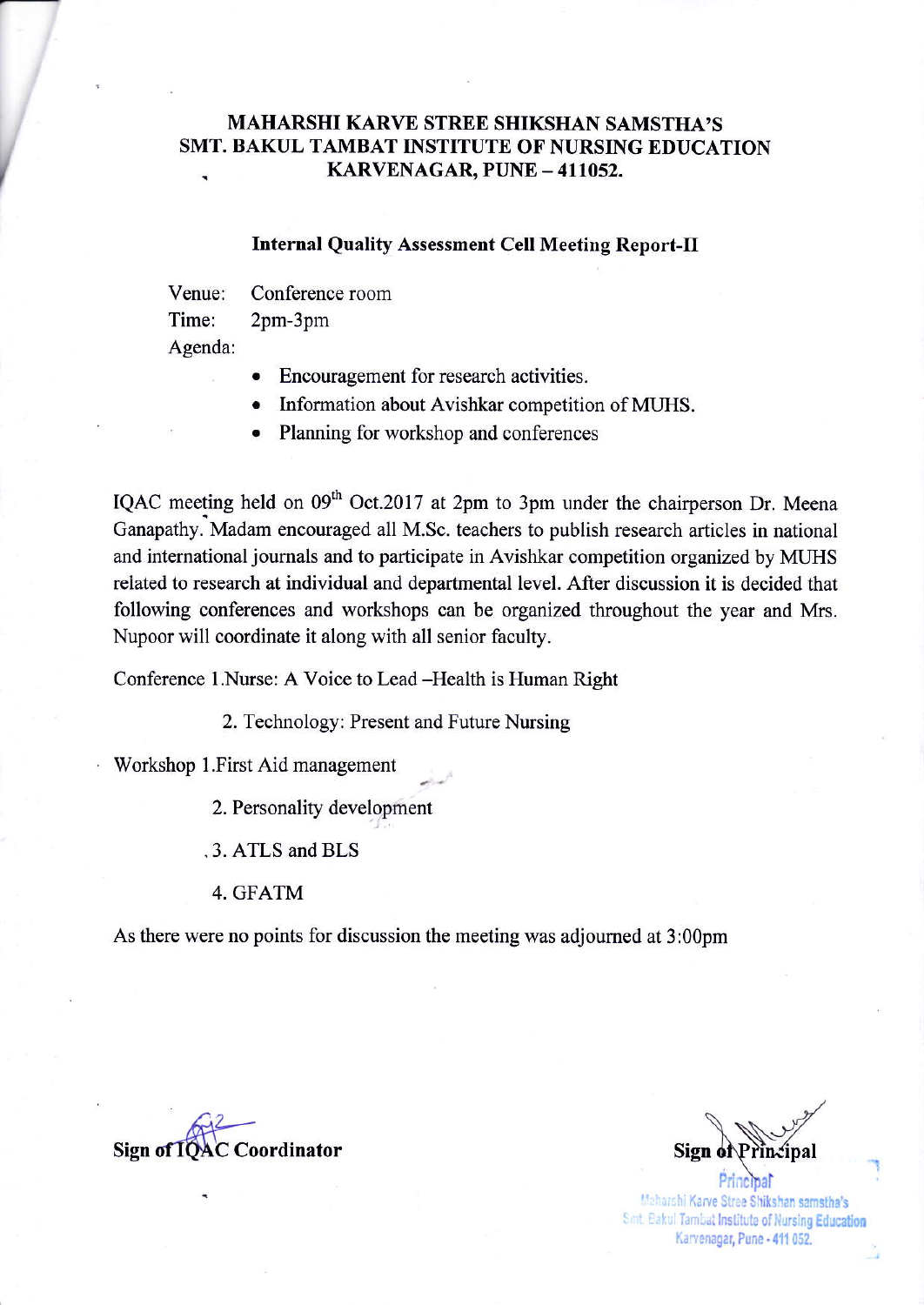#### MAHARSHI KARVE STREE SHIKSHAN SAMSTHA'S

### SMT. BAKUL TAMBAT INSTITUTE OF NURSING EDUCATION KARVENAGAR, PUNE - 411052.

### **Internal Quality Assessment Cell Meeting Report-III**

Venue: Conference room Time: I lam-12pm

I

Agenda: Discussion about students' curricular and extracurricular activities.

IQAC meeting was held on 04<sup>th</sup> Dec.2017 at 11am to 12pm.under the chairperson Dr. Meena Ganapathy. The discussion was mainly regarding Personality Development Programme, various collegiate and intercollegiate competitions (sports and culturat).Principal madam informed about blood donation camps to be organized as per planned of our Samstha and NSS officer can organize it along with her team. Further it was discussed to prepare for release of "Beti Magazine" and periodical up gradation of our college website.

After the discussion it was decided to arrange Personality Development workshop for all batches in rotation by SNA advisor in collaboration with Ramkrishnamath, Pune.

Principal Madam has informed that she had a conversation with Dr.Rajrani Sharma from U.S.A. regarding BLS and ACLS workshop and simulation technique of two days and she has agreed for the same. Therefore Mrs. Nupoor along with other faculty and M.Sc. students will organize two days' workshop for all faculty and students.

The SNA advisor informed about all annual calendar and various competitions of SNA activities for students like TNAI, SNA, MUHS, Damini (sports intercollegiate), and college week. It was decided to encourage student to take active part in all and relieving them ftom clinics for practice and for competitions. The sports committee incharge will arange a coach for training the students.

As there were no points for discussion the meeting was ad,oumed at l2pm.

Sign of **FCAC** Coordinator

Sign  $\epsilon$ 

Smt. Bakul Tambat Institute of Nursing Education Karvenagar, Pune - 411 052.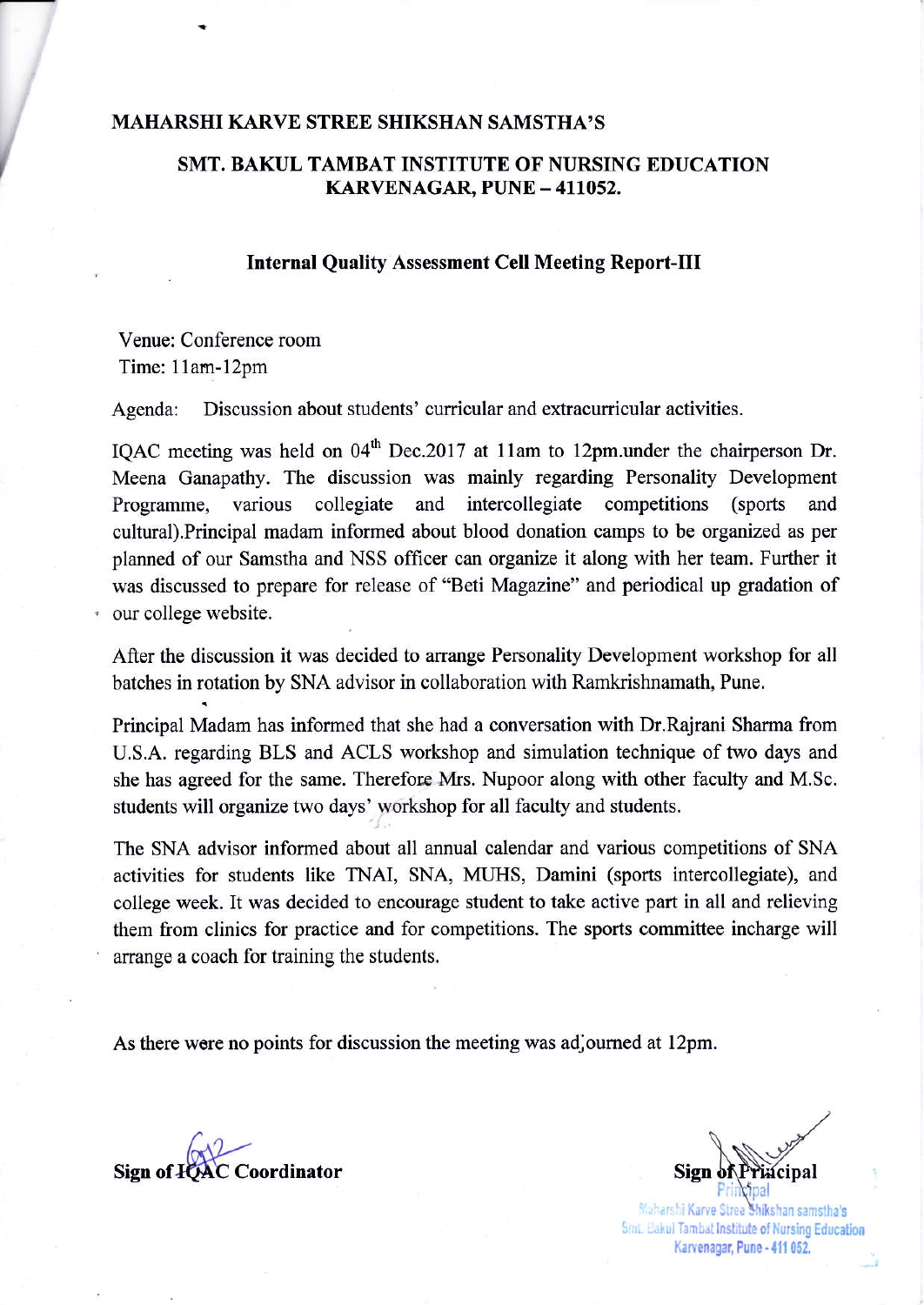# MAHARSHI KARVE STREE SHIKSHAN SAMSTHA'S SMT. BAKUL TAMBAT INSTITUTE OF NURSING EDUCATION KARVENAGAR, PUNE - 411052.

# Internal Quality Assessment Cell Meeting Report-IV

Venue: Conference room Time: 02pm-03pm

Agenda: Plan for alumnae meet

AQAR preparation for academic l7-18.

The meeting held on 12<sup>th</sup> March 2018 at 02 pm to 03 pm. The IQAC coordinator Mrs. Minakshi informed all committee and departmental incharge to update their records of all the activities conducted till date as it will be required for Annual Quality Assurance Report of NAAC. Principal madam discussed that we can organize alumnae meet in month of May and incharge Mrs. Bijaya can plan for it after discussion with other staff.

As there were no points for discussion the meeting was adjourned at 3pm.

Sign of IQAC Coordinator

risicipal

Maharshi Karve Stree Shikshan samstha's Smt. Bakul Tambat Institute of Nursing Education Karvenagar, Pune - 411 052.